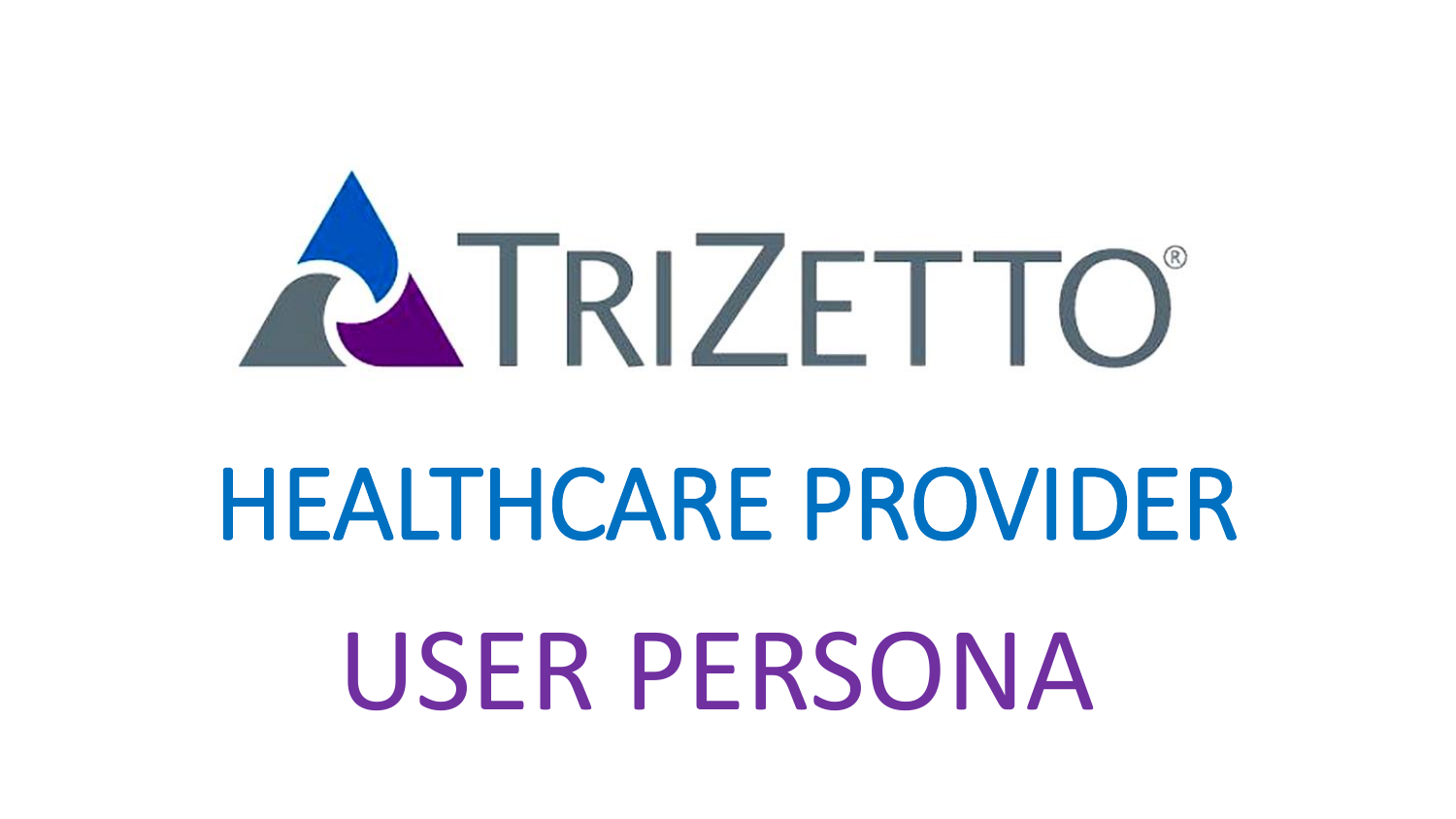# Patient Persona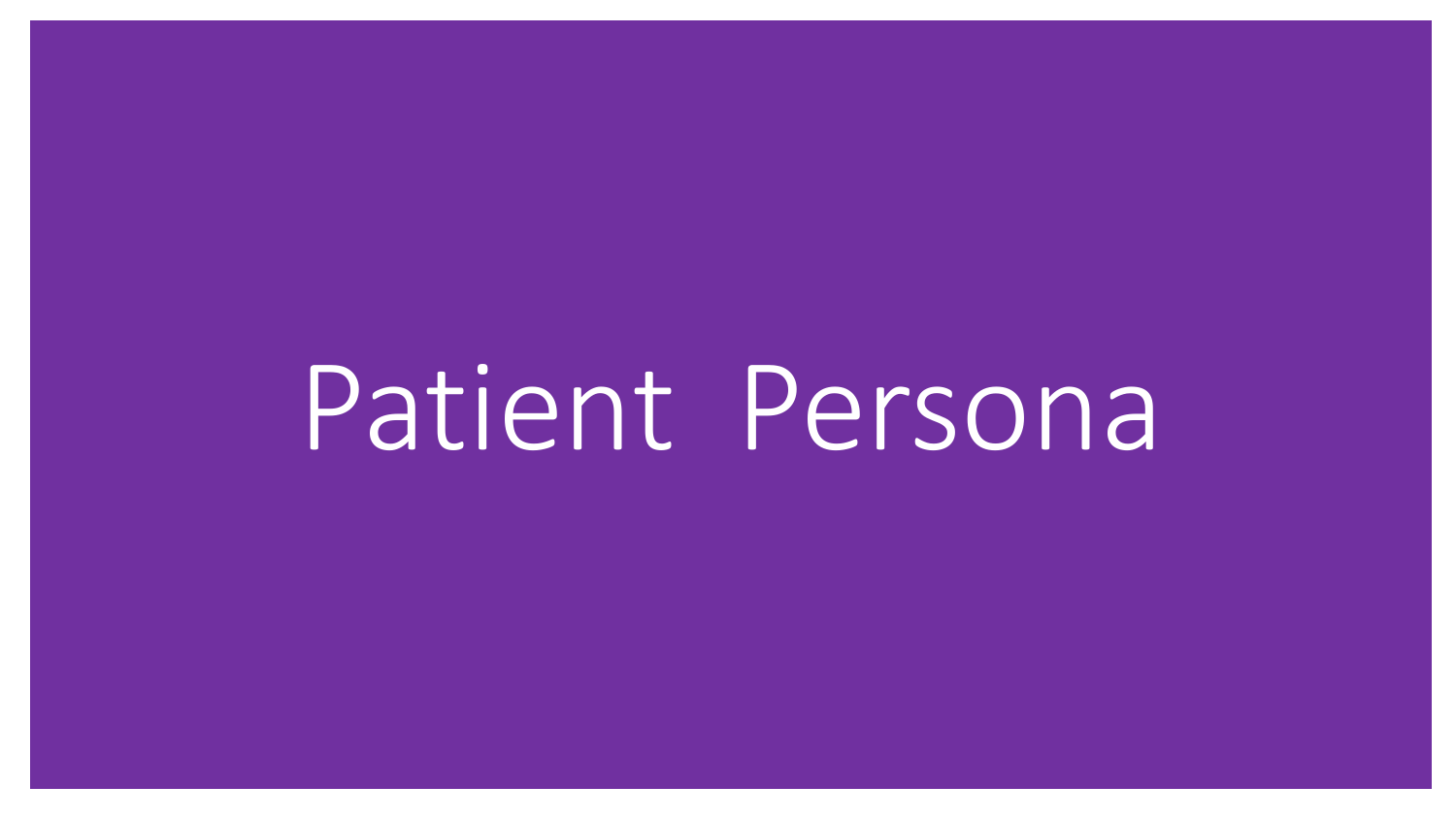## Mita Burman

**AGE OCCUPATION STATUS LOCATION Disease** 66 Home Maker **Widow** Sacramento, CA **Type 2 Diabetes and Congestive Heart Failure**

## Her husband passed away a few years ago, and she currently lives with her daughter. She also has a son who lives in a different city.



## **BEHAVIOR**

- Helpless
- Depressed
- Anxious

## **FRUSTRATIONS**

She is Stressed because she does not know:

- who she should listen to
- what she should be eating
- which medications to take

She is not sure, how much phosphorus, sodium and potassium to consume given all her different conditions, and whether she should be focusing on them for her diet or if she should focus more on carbohydrates and fat.

## **GOALS**

- A way for all her different providers to communicate with each other so they are all on the same page in terms of her plan of care moving forward
- Most imp for her to focus on at this time is medication she should take
- One Meal plan that work for all her condition
- Ability to contact her various provider for clarification on questions
- Ability to talk to a nurse about her dialysis
- An Easier way to schedule appointment such there are no conflicts, and clear opportunities to reschedule conflict arise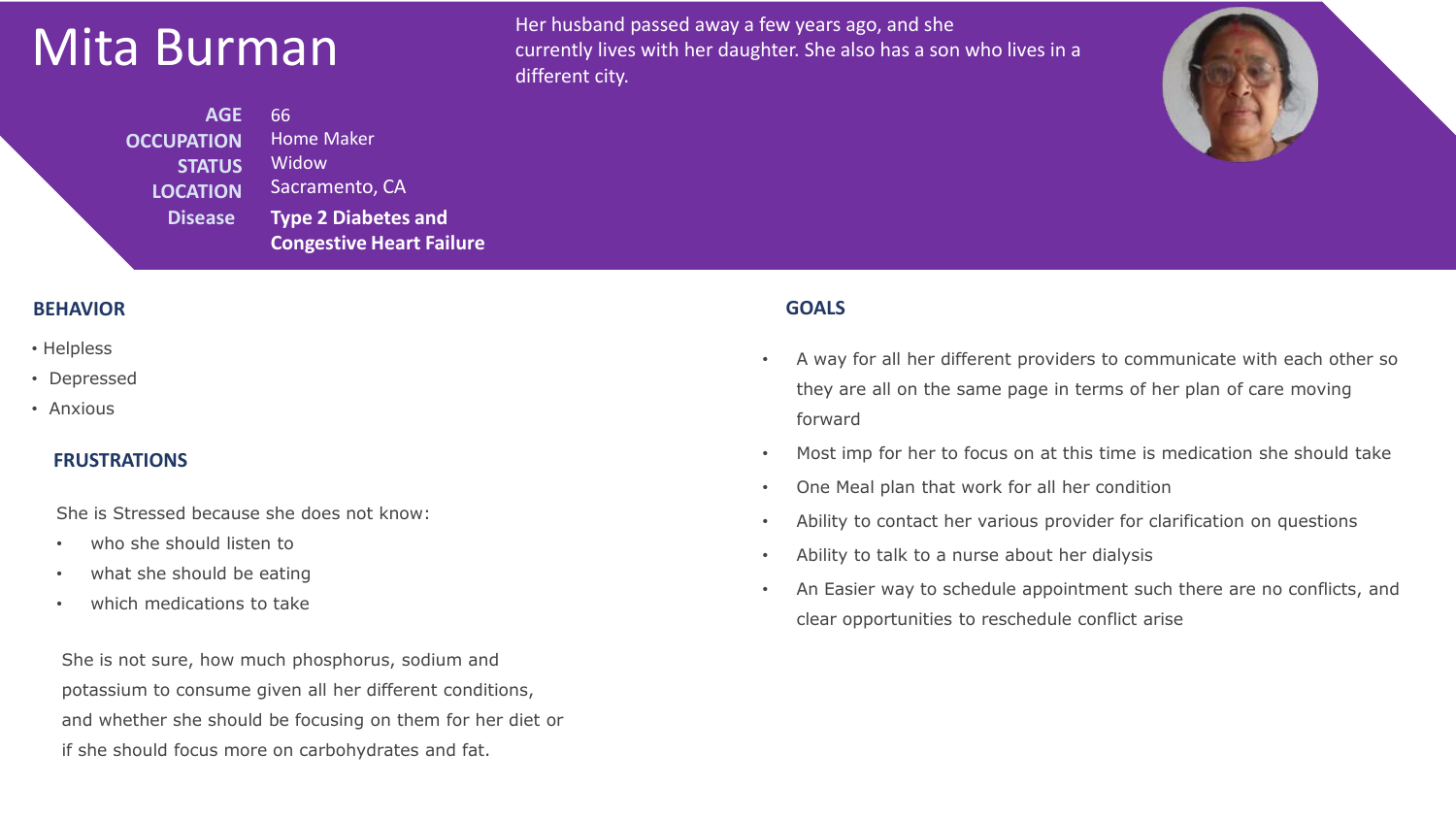Doctor Persona